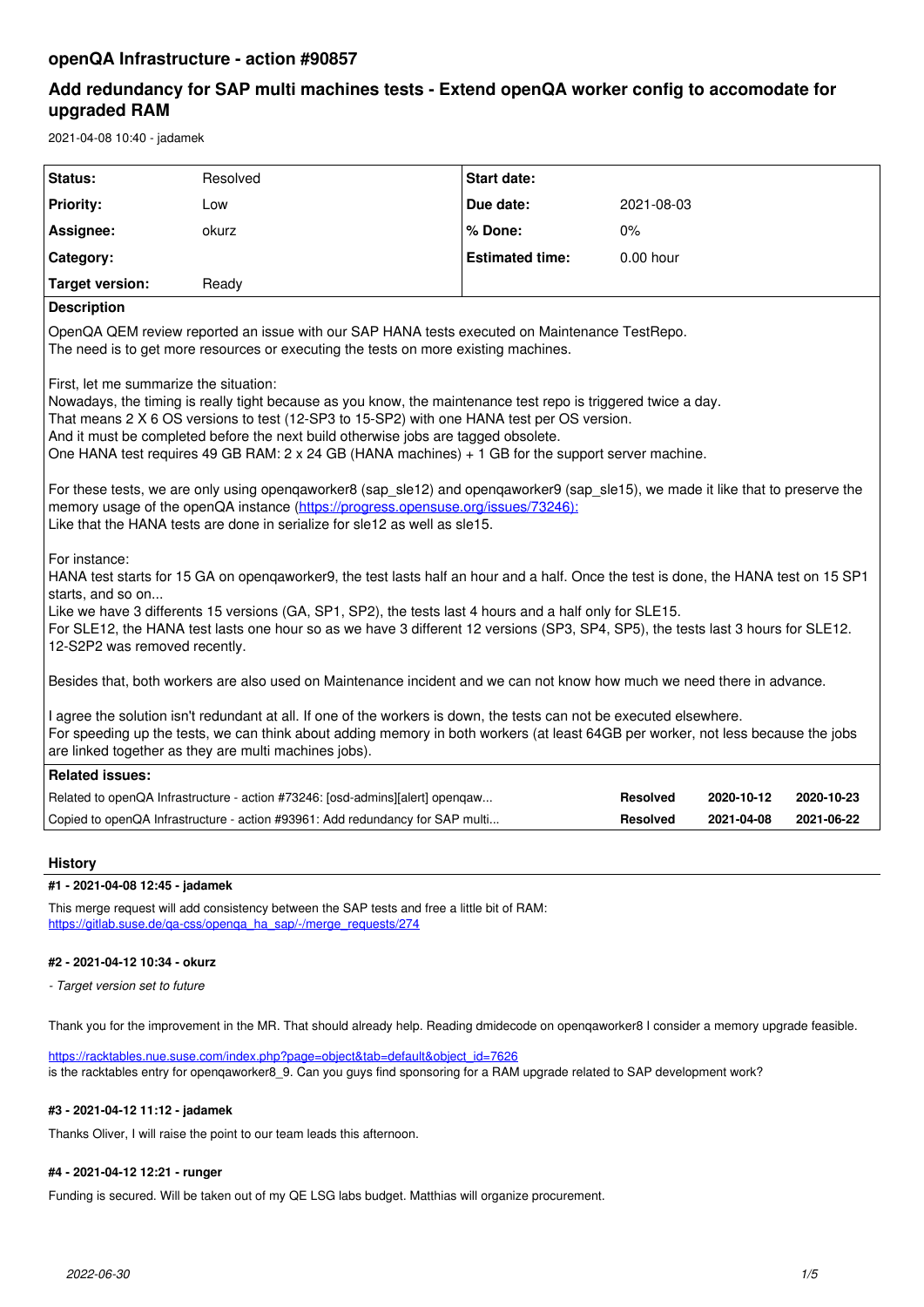#### **#5 - 2021-04-12 13:00 - okurz**

- *Status changed from New to In Progress*
- *Assignee set to nicksinger*
- *Target version changed from future to Ready*

wow, that was quick :) Thanks a lot!

We checked dmidecode. there are 4 banks with support for max 256GB each. Currently we have 4x4x16GB. nicksinger researched what replacement modules would cost: "cheapest module found ([https://geizhals.de/samsung-rdimm-32gb-m393a4k40bb1-crc-a1378231.html\)](https://geizhals.de/samsung-rdimm-32gb-m393a4k40bb1-crc-a1378231.html) this would make ~520€ for a 64gb upgrade (4\*32 as we would need to replace 4 16GB dimms). maybe something more in the lines of [https://www.mindfactory.de/product\\_info.php/32GB-Kingston-Server-Premier-KSM24RD4-32MEI-DDR4-2400-regECC-DIMM-CL17-\\_1250630.html](https://www.mindfactory.de/product_info.php/32GB-Kingston-Server-Premier-KSM24RD4-32MEI-DDR4-2400-regECC-DIMM-CL17-_1250630.html) which would bump the price up to  $\sim 700 \varepsilon$ "

#### **#6 - 2021-04-13 04:16 - openqa\_review**

*- Due date set to 2021-04-27*

Setting due date based on mean cycle time of SUSE QE Tools

#### **#7 - 2021-04-14 06:37 - nicksinger**

runger wrote:

Funding is secured. Will be taken out of my QE LSG labs budget. Matthias will organize procurement.

I've requested an offer from delta. Matthias is included in the CC. Will update once we have that offer.

### **#8 - 2021-04-21 09:10 - nicksinger**

*- Status changed from In Progress to Feedback*

I'm currently waiting for a decision made by mgmt. Matthi and Ralf are in the loop here

#### **#9 - 2021-04-27 08:46 - okurz**

*- Due date changed from 2021-04-27 to 2021-05-27*

As this is a ticket waiting for feedback from others I am suggesting a new due date one month in the future to check back if there is any response at that time or check back with them.

# **#10 - 2021-05-12 07:17 - mgrifalconi**

Hello, some SAP updates are stuck now since they require 3 parallel jobs for worker sap\_sle15 but there are only 2 workers for that. An other 2 are available as sap\_sle12.

### Job stuck

[https://openqa.suse.de/tests/overview?version=15-SP2&groupid=311&flavor=Server-DVD-SAP-Incidents&distri=sle&build=%3A19259%3Adrbd-form](https://openqa.suse.de/tests/overview?version=15-SP2&groupid=311&flavor=Server-DVD-SAP-Incidents&distri=sle&build=%3A19259%3Adrbd-formula) [ula](https://openqa.suse.de/tests/overview?version=15-SP2&groupid=311&flavor=Server-DVD-SAP-Incidents&distri=sle&build=%3A19259%3Adrbd-formula)

Chat discussion <https://chat.suse.de/channel/qem-openqa-review?msg=8iih2j3m7koNSfC6Q>

### **#11 - 2021-05-25 15:50 - cdywan**

[nicksinger](progress.opensuse.org/users/24624) Did you see the above question?

#### **#12 - 2021-05-25 20:33 - jadamek**

mgrifalconi wrote:

Hello, some SAP updates are stuck now since they require 3 parallel jobs for worker sap\_sle15 but there are only 2 workers for that. An other 2 are available as sap\_sle12.

Job stuck

[https://openqa.suse.de/tests/overview?version=15-SP2&groupid=311&flavor=Server-DVD-SAP-Incidents&distri=sle&build=%3A19259%3Adrbd](https://openqa.suse.de/tests/overview?version=15-SP2&groupid=311&flavor=Server-DVD-SAP-Incidents&distri=sle&build=%3A19259%3Adrbd-formula)[formula](https://openqa.suse.de/tests/overview?version=15-SP2&groupid=311&flavor=Server-DVD-SAP-Incidents&distri=sle&build=%3A19259%3Adrbd-formula)

#### Chat discussion

<https://chat.suse.de/channel/qem-openqa-review?msg=8iih2j3m7koNSfC6Q>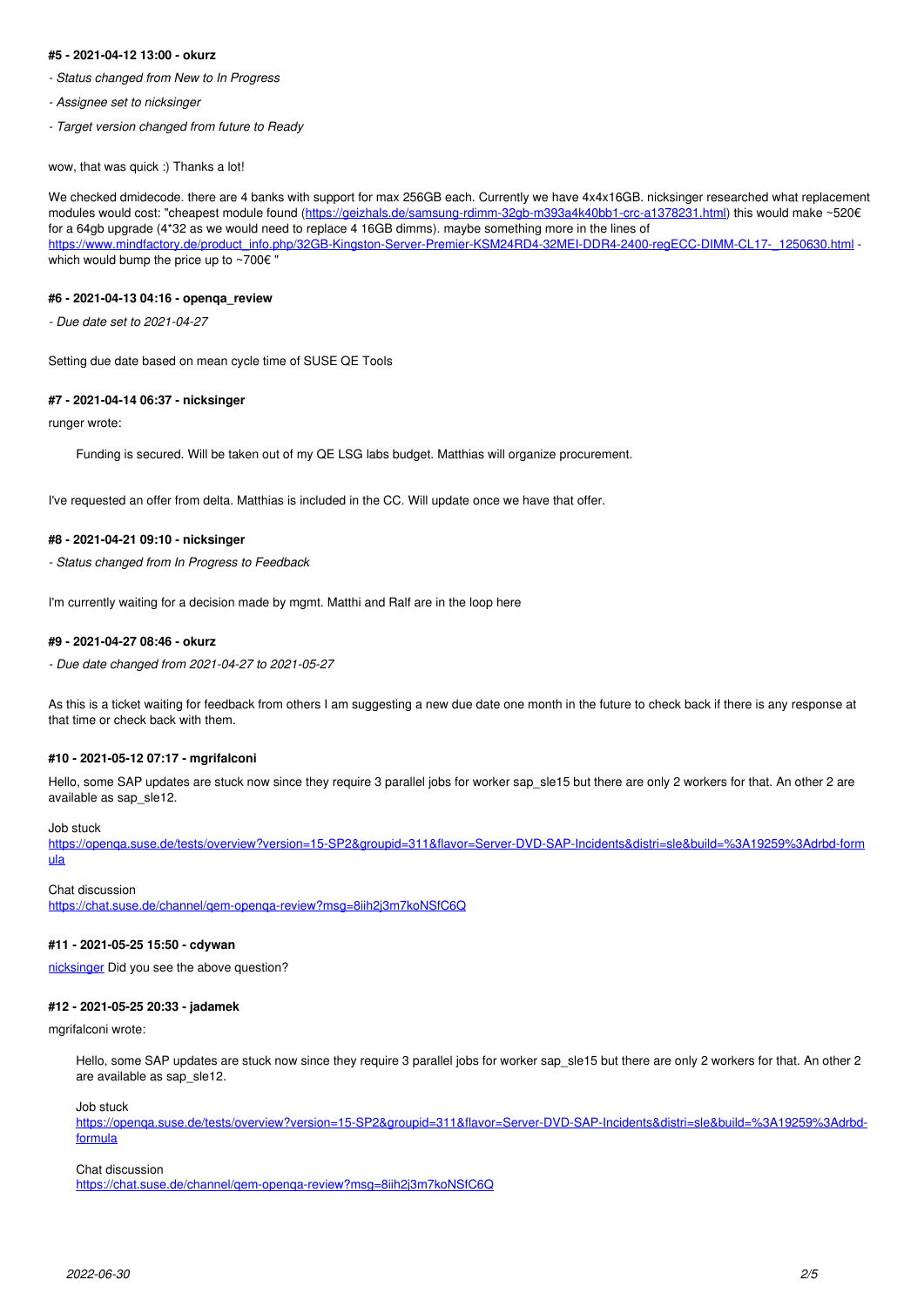Hello Michael, I remember this issue and as far as I know, it's already fixed. The worker class for the supportserver was incorrect.

### **#13 - 2021-05-26 06:13 - okurz**

*- Subject changed from Add redundancy for SAP multi machines tests to Add redundancy for SAP multi machines tests - extend RAM on machines*

So let's keep this ticket centered around the approach to buy a RAM upgrade for our machines.

[nicksinger](progress.opensuse.org/users/24624) deadline will be reached tomorrow, what's the status?

# **#14 - 2021-05-26 08:55 - mgriessmeier**

quote is requested and will be purchased today or tomorrow

### **#15 - 2021-05-27 08:01 - mgriessmeier**

RAM upgrade was ordered and is already sent out.

#### **#16 - 2021-06-08 06:43 - nicksinger**

*- Status changed from Feedback to Blocked*

#### As the sticks arrived in NBG by now I created

<https://infra.nue.suse.com/Ticket/Display.html?id=189709> and asked infra to build them into the machines. I will provide them with further assistance if needed. Please be aware that this upgrade will cause a downtime so if you have a timeslot where the machines need to run please let me know ASAP.

# **#17 - 2021-06-08 13:06 - okurz**

*- Due date changed from 2021-05-27 to 2021-06-22*

ok, looks good. Bumping due date so that you can check the latest when the due date has passed if the blocking ticket progressed. Please remember for EngInfra tickets to use [openqa] in the subject and CC [osd-admins@suse.de](mailto:osd-admins@suse.de)

#### **#18 - 2021-06-11 07:17 - mgriessmeier**

RAM has arrived at SUSE Office in NUE, I have put the package on the desk in Nicks office (3.2.12 iirc). Please open infra ticket for installation.

I'm sorry - forget about my comment... please let infra know that I have moved the package to Nicks office... (I don't have vpn available atm)

#### **#19 - 2021-06-14 12:21 - nicksinger**

*- Status changed from Blocked to Resolved*

The new module got build in today. I checked both machines and I can see them with dmidecode -t memory. According to free -h both machines now have 314Gi of RAM.

#### **#20 - 2021-06-14 14:59 - okurz**

*- Related to action #73246: [osd-admins][alert] openqaworker8: Memory usage alert added*

# **#21 - 2021-06-14 15:00 - okurz**

*- Copied to action #93961: Add redundancy for SAP multi machines tests - extend RAM on machines added*

#### **#22 - 2021-06-14 15:01 - okurz**

*- Subject changed from Add redundancy for SAP multi machines tests - extend RAM on machines to Add redundancy for SAP multi machines tests - Extend openQA worker config to accomodate for upgraded RAM*

- *Due date deleted (2021-06-22)*
- *Status changed from Resolved to New*
- *Assignee deleted (nicksinger)*
- *Start date deleted (2021-04-08)*

Very nice. I copied the ticket into  $\frac{\mu}{93961}$  assigned to you, nicksinger, and resolved so that we can reopen here and make better use of the machines with upgraded memory as I still see the need to tweak the worker config to actually use the extended ressources for more worker instances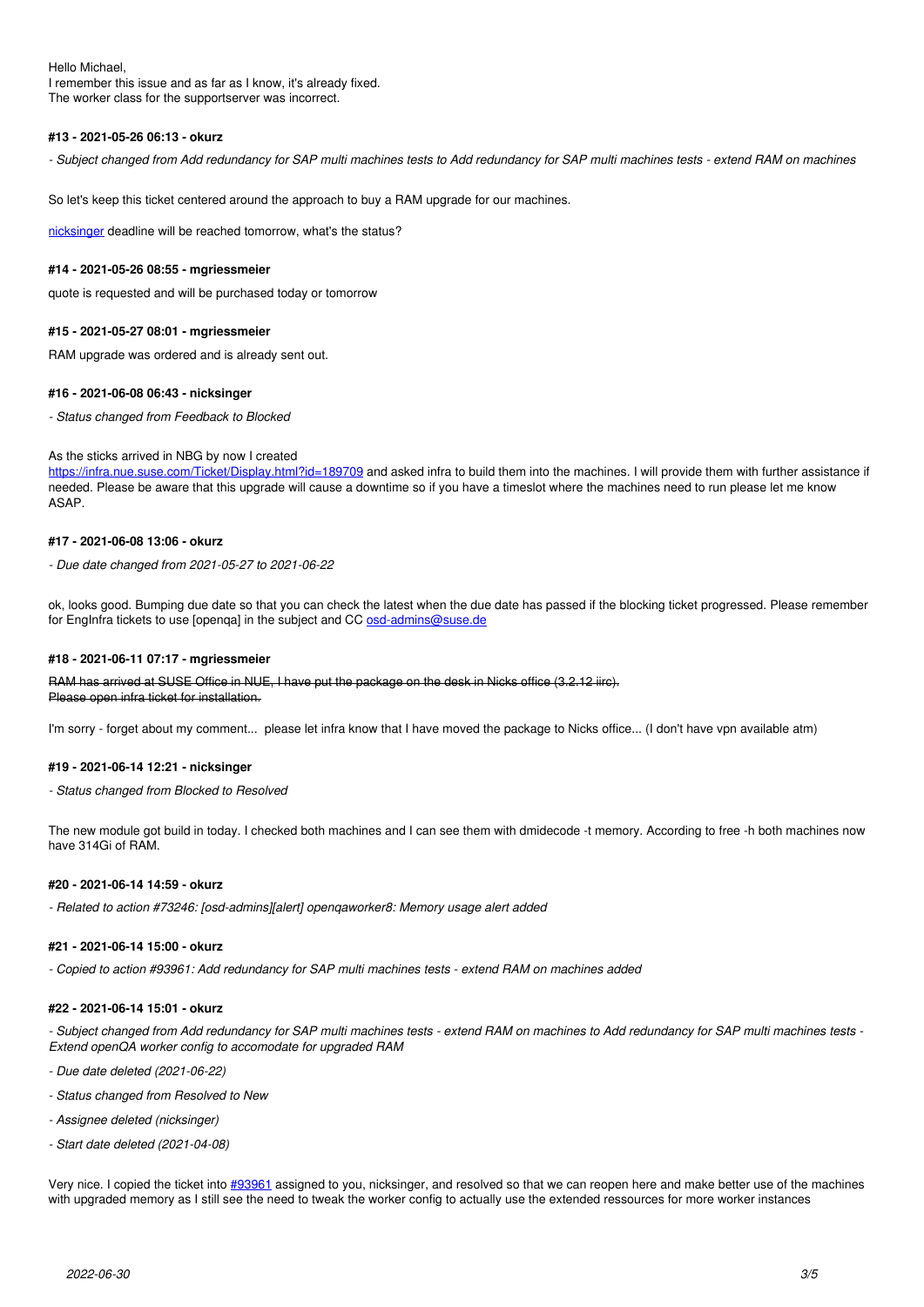#### **#23 - 2021-06-14 21:03 - okurz**

- *Status changed from New to Feedback*
- *Assignee set to okurz*

#### [https://gitlab.suse.de/openqa/salt-pillars-openqa/-/merge\\_requests/324](https://gitlab.suse.de/openqa/salt-pillars-openqa/-/merge_requests/324)

To add redundancy for SAP multi-machine tests we have now more RAM available in the according openQA workers. I am proposing to have SAP corresponding worker classes spread out over openqaworker8+9 so that we have 1. more worker instances to run such tests, 2. higher redundancy as any of the two machines is able to execute multi-machine clusters for both the clases "sap\_sle12" as well as "sap\_sle15".

#### **#24 - 2021-06-22 20:20 - okurz**

merged and looking ok since 8 days.

Now, what was the reason to have separate "sap\_sle12" and "sap\_sle15" worker classes? I would like to simplify that and keep only "sap" classes or even better have no special class at all. I assume the main challenge is to have a much bigger RAM amount than normal, right?

#### **#25 - 2021-06-28 12:53 - acarvajal**

okurz wrote:

merged and looking ok since 8 days.

Now, what was the reason to have separate "sap\_sle12" and "sap\_sle15" worker classes? I would like to simplify that and keep only "sap" classes or even better have no special class at all. I assume the main challenge is to have a much bigger RAM amount than normal, right?

Apparently this was done to force MM jobs to run in the same worker, i.e., all QAM SLES for SAP Applications 12-SP\* jobs in a given worker, and all QAM SLES for SAP Applications 15-SP\* jobs in a given worker.

I think this can be simplified, and if there is still a need to have MM jobs running in the same worker, we can use something like WORKER\_CLASS=openqaworker8 or WORKER\_CLASS=openqaworker9 instead.

I will add a task on our backlog to replace sap\_sle12 and sap\_sle15 on the WORKER\_CLASS for whatever name is chosen. Settings are currently in use in Maintenance Incidents and Maintenance TestRepo job groups.

Edit:<https://jira.suse.com/browse/TEAM-4381>

# **#26 - 2021-06-28 13:23 - okurz**

[https://gitlab.suse.de/openqa/salt-pillars-openqa/-/merge\\_requests/327](https://gitlab.suse.de/openqa/salt-pillars-openqa/-/merge_requests/327)

#### **#27 - 2021-06-30 15:38 - acarvajal**

Merge requests to remove the setting from QAM job groups:

Maintenance Single Incidents: https://gitlab.suse.de/ga-css/openga\_ha\_sap/-/merge\_requests/313 Maintenance TestRepo: https://gitlab.suse.de/ga-maintenance/gam-openga-yml/-/merge\_requests/153

Oliver - just to confirm - will we follow the following sequence?

- 1. Merge [https://gitlab.suse.de/openqa/salt-pillars-openqa/-/merge\\_requests/327](https://gitlab.suse.de/openqa/salt-pillars-openqa/-/merge_requests/327)
- 2. Update WORKER\_CLASS setting on machine 64bit-sap-qam in osd (changing WORKER\_CLASS=qemu\_x86\_64 to WORKER\_CLASS=qemu\_x86\_64-large-mem)
- 3. Merge https://gitlab.suse.de/ga-css/openga\_ha\_sap/-/merge\_requests/313 & https://gitlab.suse.de/ga-maintenance/gam-openga-yml/-/merge\_requests/153

#### Or did you have something else in mind?

I'm thinking we could leave the machine definition unchanged, and I add gemu x86 64-large-mem to the WORKER CLASS setting in the job groups, but not sure what is better.

### **#28 - 2021-07-01 07:07 - okurz**

acarvajal wrote:

Merge requests to remove the setting from QAM job groups:

Maintenance Single Incidents: [https://gitlab.suse.de/qa-css/openqa\\_ha\\_sap/-/merge\\_requests/313](https://gitlab.suse.de/qa-css/openqa_ha_sap/-/merge_requests/313) Maintenance TestRepo: [https://gitlab.suse.de/qa-maintenance/qam-openqa-yml/-/merge\\_requests/153](https://gitlab.suse.de/qa-maintenance/qam-openqa-yml/-/merge_requests/153)

Oliver - just to confirm - will we follow the following sequence?